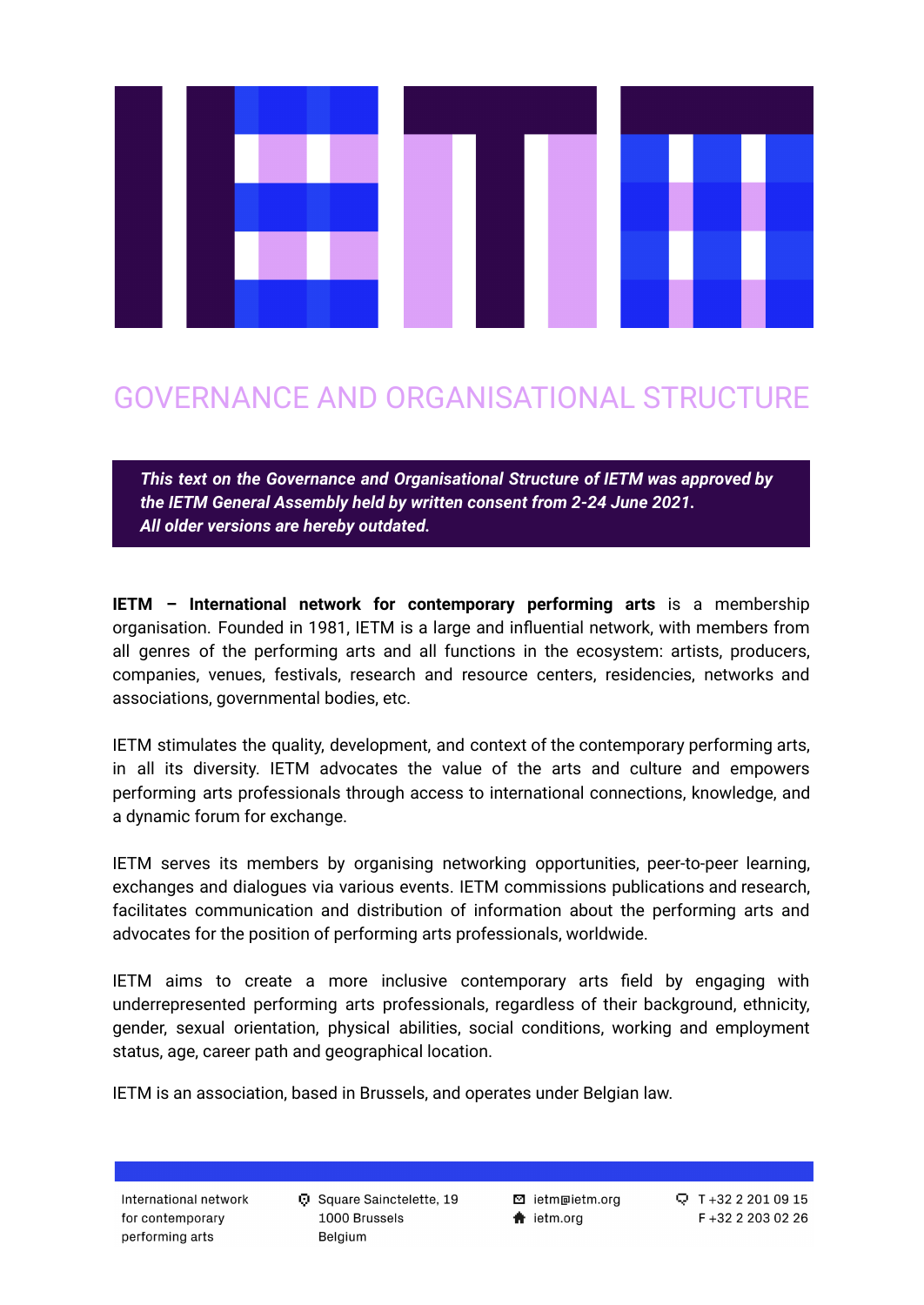### **MEMBERS**

IETM members are arts organisations or individuals, professionally involved in the contemporary performing arts and interested in international cooperation; be it in education, production, presentation, curation, promotion, support, and research. Members work in all different disciplines from across the contemporary performing arts.

Associate Members are organisations which support the performing arts field: public institutions, official funding bodies (national or international), arts funding organisations, foundations, etc.

## **GENERAL ASSEMBLY**

The General Assembly, held once a year, is the highest authority of the Association. All members have the right to attend the General Assembly, and each member has one vote. Decisions are made by voting, in presence of at least 10% of the members. Members can be represented by another member by a written proxy.

The objectives of the General Assembly are:

- to approve the budgets, the membership fees and the accounts;
- to elect and dismiss the Board of Directors and appointed Committee members;
- to amend the articles of the Association;
- to dissolve the Association.

### **THE BOARD OF DIRECTORS**

The General Assembly delegates its authority to the Board of Directors, between meetings. The Board of Directors consists of seven members who report to the General Assembly.

The Board of Directors has the following responsibilities and powers to oversee:

- the legal and financial governance of IETM;
- monitoring and approving the internal proceedings and rules of the network;
- suggestions and modifications of the statutes of IETM to be presented at the General Assembly;
- planning of the General Assembly;
- appointing the Secretary General;
- assisting the Secretary General in official representation of the network.

The Board of Directors operates according to the Statutes of the network. It is elected by the General Assembly, upon proposal by the Board of Directors, following an open call across the membership. The members of the Board of Directors are elected on individual basis and do not represent their IETM member organisations.

**⊠** ietm@ietm.org  $\bigstar$  ietm.org

Q T+32 2 201 09 15 F +32 2 203 02 26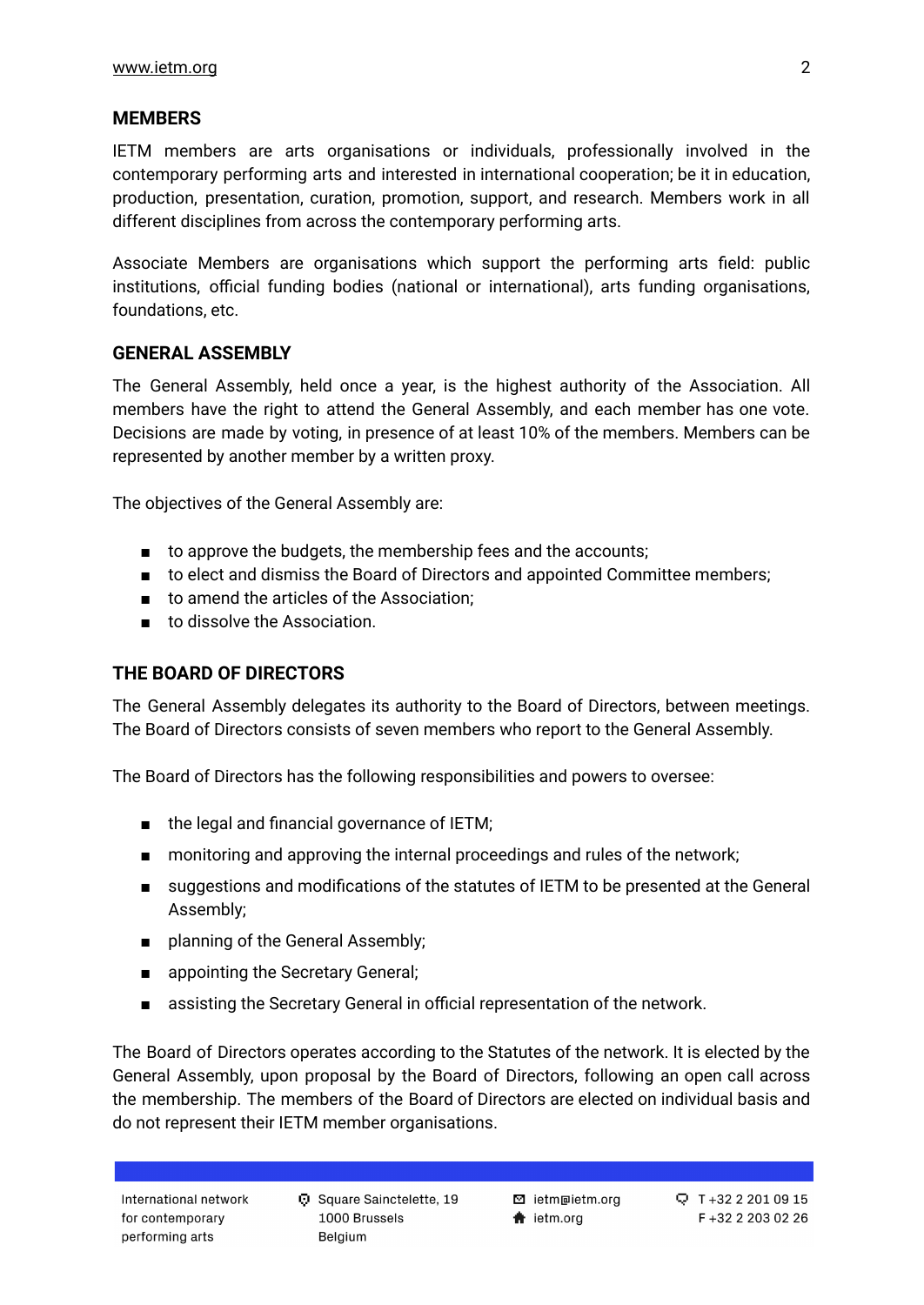The mandate of each Director is three years, with the possibility to renew the mandate once, upon approval at the General Assembly. The quorum has four members. The Board of Directors meets at least twice a year and at the special request of the President. IETM covers travel and accommodation costs for attendance to Board meetings which take place outside of the annual Plenary Meetings.

The Board of Directors selects from amongst its members the following roles to act as the daily Board:

- President;
- Vice President;
- Treasurer;
- Secretary.

The President is the Chair of the Board of Directors, selected from amongst the members of the Board of Directors. The Vice President is the Vice-Chair of the Board selected from amongst the Board. The Treasurer reviews and monitors the financial accounts of the network and is responsible for presenting the accounts with the Secretary General at the General Assembly. The Secretary is responsible for keeping the minutes of meetings of the Board of Directors and the minutes of the General Assembly.

The Board of Directors delegates the day to day management of the network to the Secretary General and mandates the Secretary General with powers in compliance with Belgian/EU accounting, tax requirements/legal requirements, and the Belgian employment law.

#### **THE SECRETARY GENERAL**

Appointed by the Board of Directors, upon an open call for application. The mandate of the Secretary General is for a fixed term of five years that can be extended for a second term. The Secretary General is accountable to the Board of Directors and shall on a regular basis present the Board of Directors with financial and operational reports, management accounts, and annual reports for approval. In addition the Secretary General consults the Board of Directors with IETM Plenary Meeting proposals and informs the Board of Directors of other relevant activities in a timely manner.

The Secretary General is responsible for developing the vision and strategy of the organisation, defined together with the Board of Directors, in addition to overseeing its implementation. The Secretary General is the manager of the IETM Secretariat team and is responsible for hiring all members of the IETM team.

#### **APPOINTED COMMITTEES**

The General Assembly can at any given time, approve appointment of a Committee set up permanently or temporarily to serve the IETM membership such as the Advisory Committee.

International network for contemporary performing arts

**D** Square Sainctelette, 19 1000 Brussels Belgium

**■** ietm@ietm.org  $\bigstar$  ietm.org

Q T+32 2 201 09 15 F +32 2 203 02 26